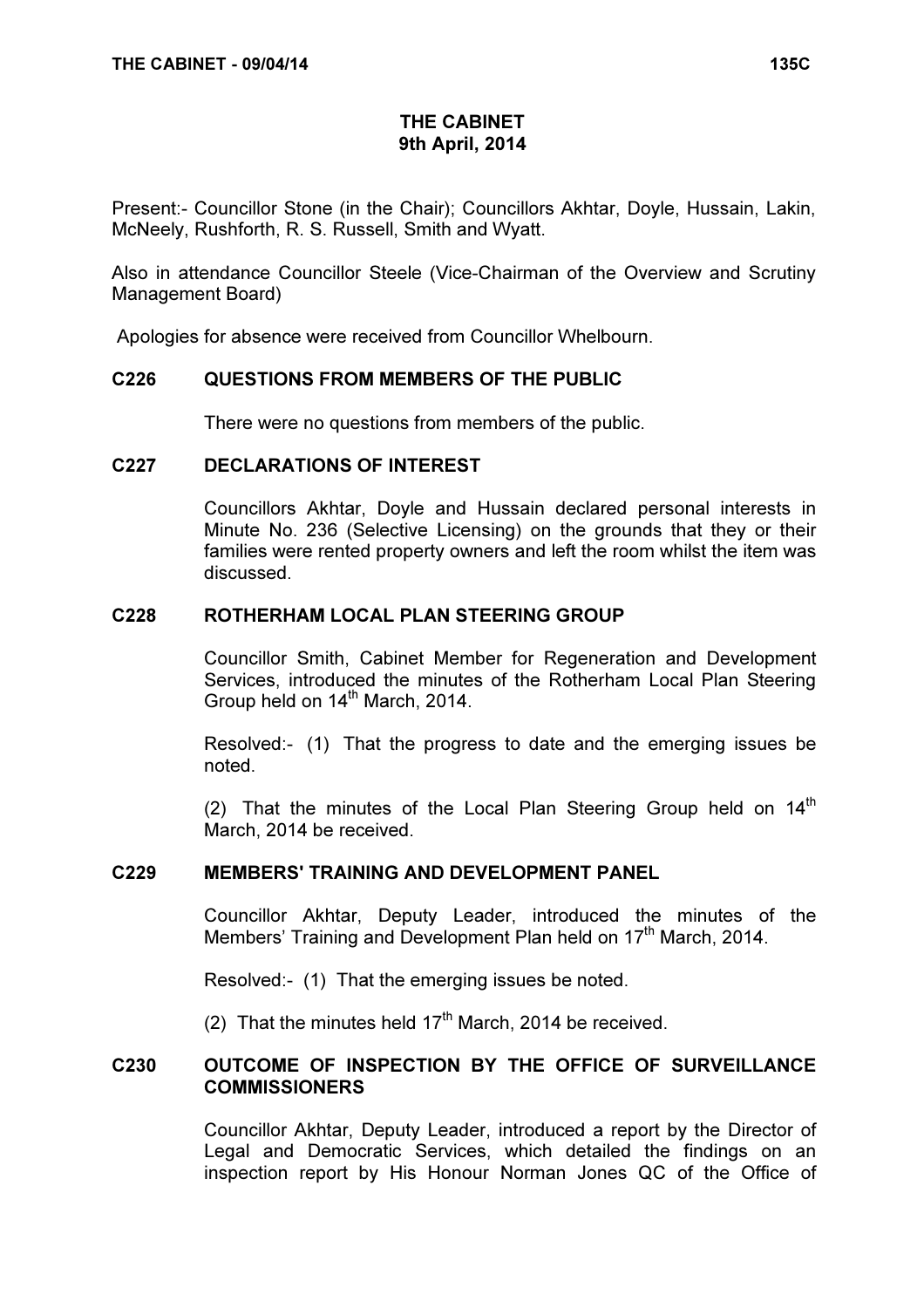Surveillance Commissioners (OSC) in respect of its Regulation of Investigatory of Powers Act 2000 (RIPA) policy and procedures, which related to the Council's use of covert surveillance in the carrying out of its functions and duties.

During the Inspection, His Honour Jones spoke to the Senior Responsible Officer, Jacqueline Collins, the Regulation of Investigatory of Powers Act Co-ordinator, Stuart Fletcher (Service Manager, Commercial and Governance, Legal Services) and three officers involved with Regulation of Investigatory of Powers Act operationally, namely Alan Pogorzelec (Business Regulation Manager), Lewis Coates (Community Protection Manager) and Shawn Senior (Fraud Investigation Manager).

The Inspector examined the relevant Policy and completed forms and found these to be largely commendable, although there was some room for improvement. The Inspector commented that the management of Regulation of Investigatory of Powers Act was appropriate, but relevant processes could be improved by more robust procedures in respect of quality control.

The Inspector stated that it was encouraging that the previous recommendations had been fully discharged and that the Council had developed an impressive training programme.

Although the Council did not currently use those parts of Regulation of Investigatory of Powers Act involving establishing covert relationship with suspects, it was recommended by the Inspector that the Council maintain and develop the ability to manage these situations and that the future training programme should reflect this. This was due to the likelihood in the future of using these techniques for the investigation in particular involving social network sites, such as Trading Standards investigations involving illegally counterfeited goods.

The Inspector commented that the Council had established a good relationship with the Magistrates' Court in dealing with applications for judicial approval. Further, the Inspector found that the Council policy was fit for purpose and practical, and contained excellent prompts and guidance for officers. The Inspector was impressed that the improvements reported at the last inspection continue to be made.

The recommendations from the report were in respect of establishing a better "chasing up" procedure for the collation of forms from different services, to address weaknesses in the documentation through future training for investigating and authorising officers, to ensure all authorising officers attended Regulation of Investigatory of Powers Act corporate training courses, and to ensure that Councillors were kept informed of Regulation of Investigatory of Powers Act activity.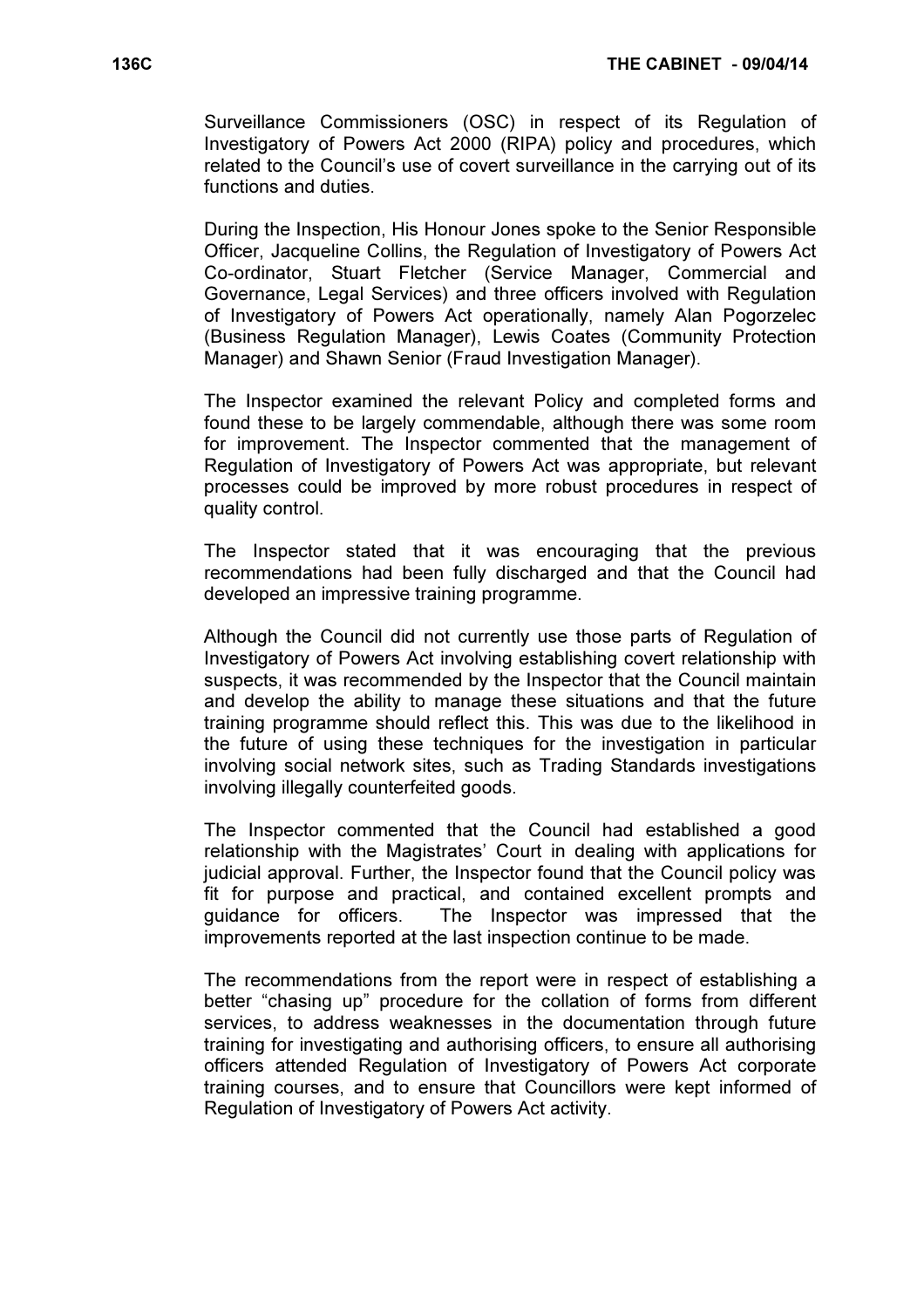These recommendations have been accepted and acted upon by the Senior Responsible Officer formulating an action plan to incorporate the following:-

- A new "chasing up" procedure established and included in the Regulation of Investigatory of Powers Act Policy.
- Training which had been organised which all appropriate officers were to attend.
- Councillors to be updated in terms of the number of applications, via the Deputy Leader's meeting. In relation to the Policy and appropriateness of Council Regulation of Investigatory of Powers Act operation generally, as recommended by the new Code of Practice, Councillors to be kept informed by means of an annual report to Cabinet.

Resolved:- (1) That the outcomes of the inspection by the Office of Surveillance Commissioners be noted.

(2) That the implementation of the recommendations from the Inspector's report be approved.

### C231 ROTHERHAM VOLUNTARY BUS PARTNERSHIP AGREEMENT

 Councillor Smith, Cabinet Member for Regeneration and Development Services, introduced a report by the Strategic Director of Environment and Development Services, which sought agreement to enter into the Rotherham Voluntary Bus Partnership with the South Yorkshire Passenger Transport Executive (SYPTE) and major public transport operators regarding improvements to the bus offer in Rotherham, and to note the results of the consultation undertaken during the Autumn of 2013.

The report referred to the key role of the bus in supporting economic growth by linking people to key facilities, education and job opportunities, the Partnership being proposed for Rotherham, the development of the Rotherham Voluntary Bus Partnership (RVBP), the network proposals that have been the subject of public consultation, the key points arising from the consultation and the outcome of this collaborative work which proposed the partners enter into a non-binding Voluntary Partnership Agreement.

The report set out in detail what the Voluntary Partnership Agreement covered, how the network had been developed with the key objective of delivering passenger growth by improving journey opportunities, the investment and the ticket discussions aimed at introducing a simplified ticket range offering more affordable fares to customers centred on improving the multi-operator Travelmaster range of products, along with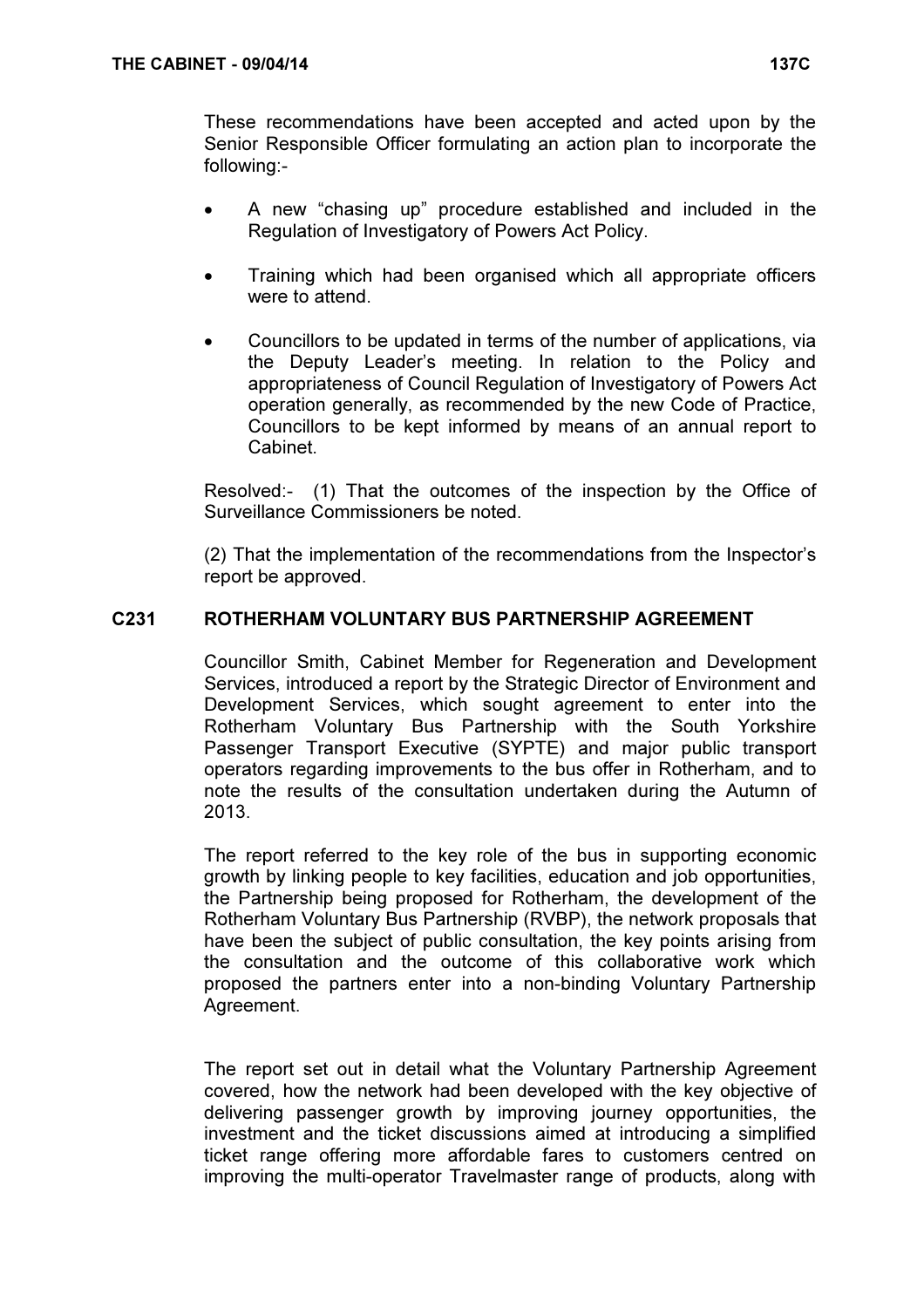information and promotion to help both existing and potential customers and the support to the Partnership through a Legal Agreement.

Cabinet Members welcomed this Agreement and noted the positive contribution towards the continuation of the Free Bus between Rotherham and Parkgate.

Resolved:- (1) That the proposal to enter into an agreement in respect of a Voluntary Bus Partnership for Rotherham be endorsed on the basis set out within the main body of the report.

(2) That the results from the Consultation undertaken during the Autumn of 2013 be noted.

## C232 RESPONSE TO THE PLANNING INSPECTOR'S CHANGES TO THE LOCAL PLAN CORE STRATEGY

 Councillor Smith, Cabinet Member for Regeneration and Development Services, introduced a report by the Strategic Director of Environment and Development Services, which sought approval of the Council's response to the Inspector's Main Modifications to the Core Strategy, as part of the Examination in Public (EIP) of Rotherham's Core Strategy.

With this in mind, the Council's proposed consultation response to the suggested Main Modifications were:-

- Challenges to the way the housing backlog was calculated and accommodated and put forward an alternative lower figure. The Council's own calculations to take account of the backlog would result in an overall target of 15,583. This was 1,550 homes below the higher target proposed by the Inspector.
- Proposed that the backlog should be accommodated across the entire fifteen years of the plan rather than in the first five years as proposed by the Inspector. Delivery of the backlog within the first five years would require the release of many more sites for development, particularly within the Green Belt, with no realistic prospect of the backlog being addressed.
- Proposes that this revised housing target should be used within the plan and reflected in terms of housing distribution between settlements.
- Strongly supports retaining a policy wording which allows for the phasing of development sites (i.e. identifying which sites should come forward first) – this would allow the Authority to take account of the brownfield status of sites.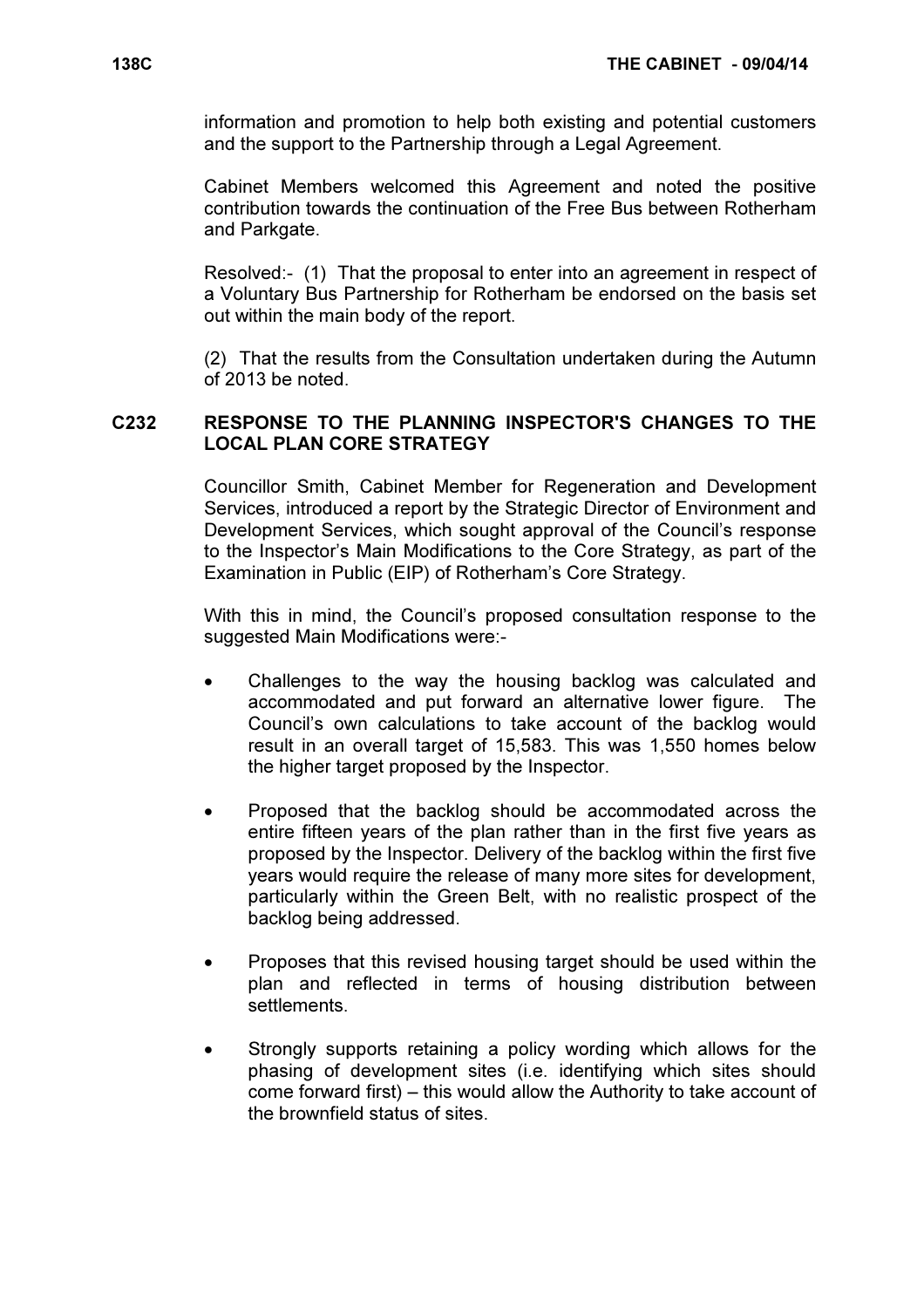• Proposes that the proposed provision of local facilities at Waverley should remain identified as a 'local centre' within the retail centre hierarchy.

The report also set out the detailed response to each Main Modification which, subject to approval by Cabinet, would be submitted to the Inspector for his consideration by the consultation deadline on 17th April, 2014.

The Inspector would then consider all duly made representations to the Main Modifications consultation and take them into account when writing his final report. The Inspector had also indicated that he intended to hold a further two days of hearing sessions on 15th and 16th May, 2014 prior to finalising his report with the expectation that the report would be able to recommend that the Core Strategy was sound subject to the inclusion of his final wording of Main Modifications. The Council would then be in a position to proceed to adoption of the Core Strategy.

Cabinet Members welcomed the opportunity to challenge the Inspector's suggestions with proposals that would best meet the needs of Rotherham which were supported by the public.

Resolved:- That the Council's consultation response to the Inspector's Main Modifications to the Local Plan Core Strategy be approved.

### C233 APPROVAL OF REVISED TERMS OF REFERENCE FOR THE LOCAL PLAN STEERING GROUP

 Councillor Smith, Cabinet Member for Regeneration and Development Services, introduced a report by the Strategic Director of Environment and Development Services, which set out the proposed revisions to the Local Plan Steering Group Constitution and Terms of Reference following recommendations arising from a spotlight review and after consultation at various meetings and with the Director of Legal and Democratic Services.

It was generally accepted that the existence of a Steering Group, together with effective corporate support and adequate resources, was an essential pre-requisite of successful Local Plan delivery. Many other Local Planning Authorities have similar informal officer/Member steering groups to guide Local Plan preparation.

Further information was provided on the Steering Group's role, why there was a suggestion to change the remit with an update to the wording of the Constitution and Terms of Reference and the need to balance efficiency with democratic accountability.

The principal function of the Steering Group was to promote the timely and efficient preparation of the Local Plan with public engagement in the plan's preparation continuing.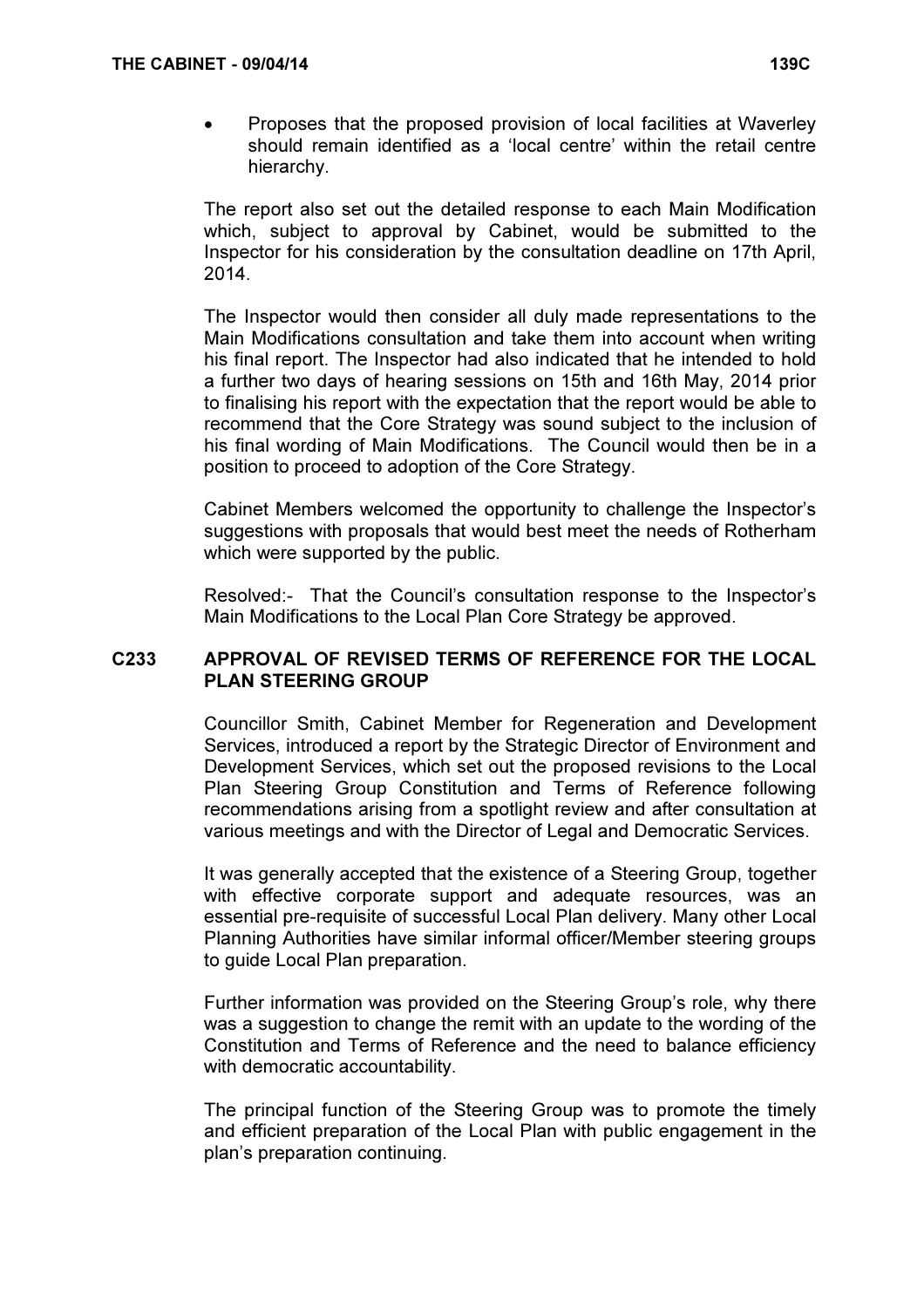The Constitution and Terms of Reference have, therefore, been revised to:-

- Give greater scope for Ward Members and Parish Council Chairs to attend special meetings on issues of local importance, i.e briefing on potential development sites in local areas.
- Update and future proof the document by referring in general terms to relevant officers and services input rather than listing named services, to reflect changes to Council structures.
- Refer to correct job titles for officers in the Council's Scheme of Delegation.
- Allow greater scope for all Member briefing sessions and scrutiny overview of the Local Plan process.
- Reflect the revocation of regional strategies and other legislative changes.
- Reconfirm that Cabinet and full Council must approve a development plan document before it was published and submitted to Government.

Recommended:- That the revised Local Plan Steering Group Constitution and Terms of Reference be adopted.

### C234 OUTCOMES FROM YOUTH CABINET REVIEW ON IMPROVING ACCESS FOR YOUNG PEOPLE SEEKING HELP AND SUPPORT AROUND SELF-HARM

 Councillor Steele, Vice-Chairman of the Overview and Scrutiny Management Board, introduced the report which outlined the process, findings and recommendations on the work undertaken by the Youth Cabinet to improve access for young people seeking help and support around self-harm. The recommendations from the review were endorsed by Overview and Scrutiny Management Board at its Children's Commissioner Day meeting on the  $27<sup>th</sup>$  February, 2014 and agreed to forward these to the Cabinet for its consideration.

The process undertaken by the Youth Cabinet replicated a scrutiny review and case studies were collected from young people to identify issues around accessing information and support services relating to self-harm. The work was supported by relevant professionals from Public Health and Mental Health Services. These case studies formed the basis of questioning for providers and commissioners.

The process was supported by three Scrutiny Members, with young people leading on discussions and questioning. There were two evidence gathering sessions, with the Youth Cabinet undertaking its own planning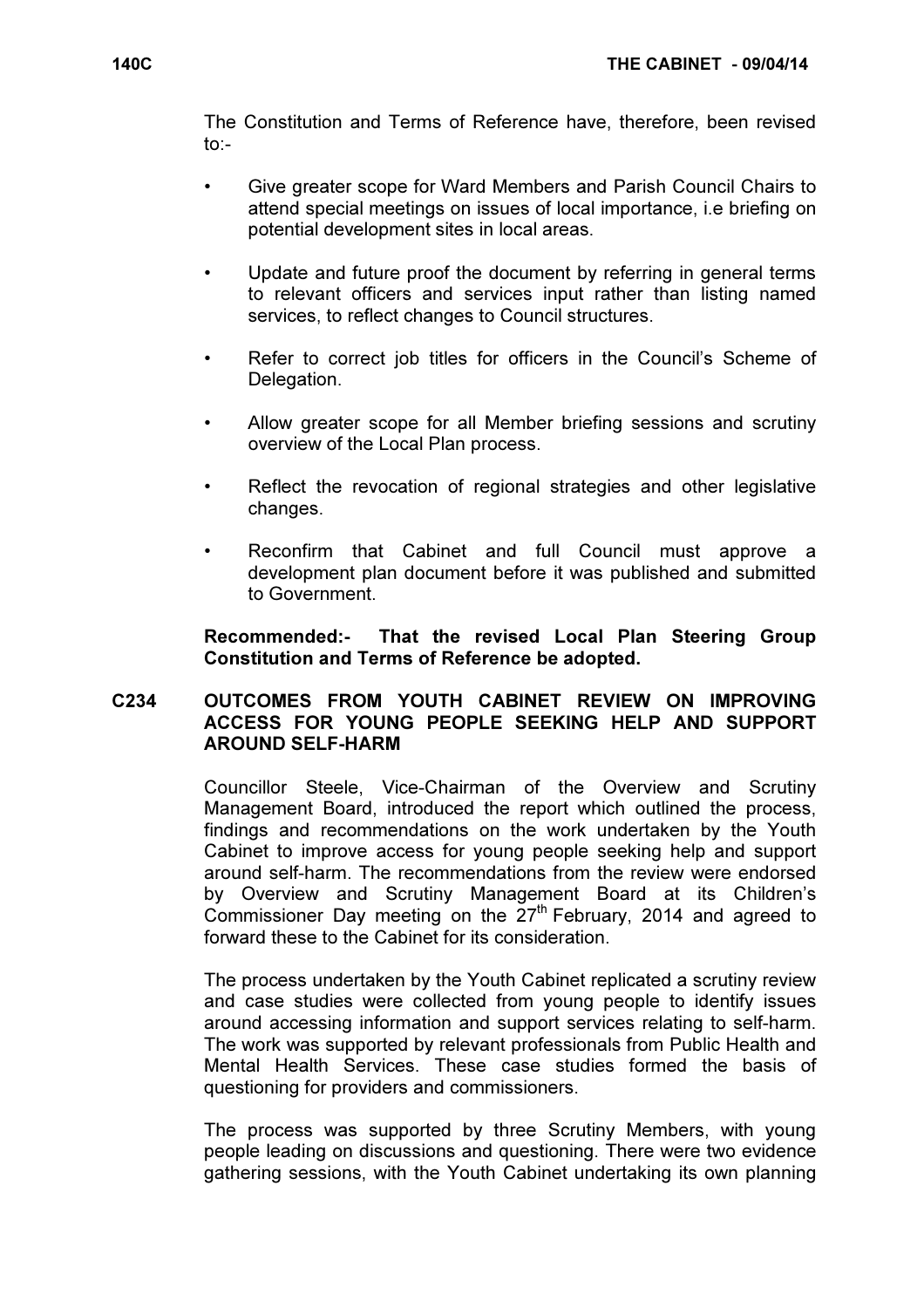Since the presentation to Overview and Scrutiny Management Board, the Youth Cabinet were invited to present the outcomes and recommendations from this review to a Borough-wide conference on suicide prevention on 3<sup>rd</sup> April, 2014.

and forming recommendations was provided by Scrutiny Services.

The recommendations from the review were:-

- 1. That a consistent, concise and simple message be developed and disseminated for use by ALL organisations (including schools, health and social care, youth services and the voluntary and community sector).
- 2. That agencies work together to develop clear, consistent referral routes that were shared with ALL relevant organisations.
- 3. In line with recommendations 1. and 2. ensure that resources/training/support were available for schools, colleges, parents, young people etc.
- 4. That young people be involved in developing user-friendly information/media messages (including new technology/social media).
- 5. That young people be involved in service design e.g. commissioning of school nurses.
- 6. That advice to young people on self-harm be available through dropins, one-to-one sessions as well as web-based materials.
- 7. That consideration be given to ways in which the service could 'fit' around the young person and that appropriate 'out-of-hours' advice/support be available.
- 8. That the provision of information on self-harm to all schools and colleges be improved and standardised.
- 9. That schools and colleges be encouraged to establish a forum to share best practice around support and advice (for example work around peer support and strategies to address stress and exam pressure).
- 10. Examine ways in which student access to school nurses could be improved.

Resolved:- (1) That all those involved in the Scrutiny Review be thanked for their input.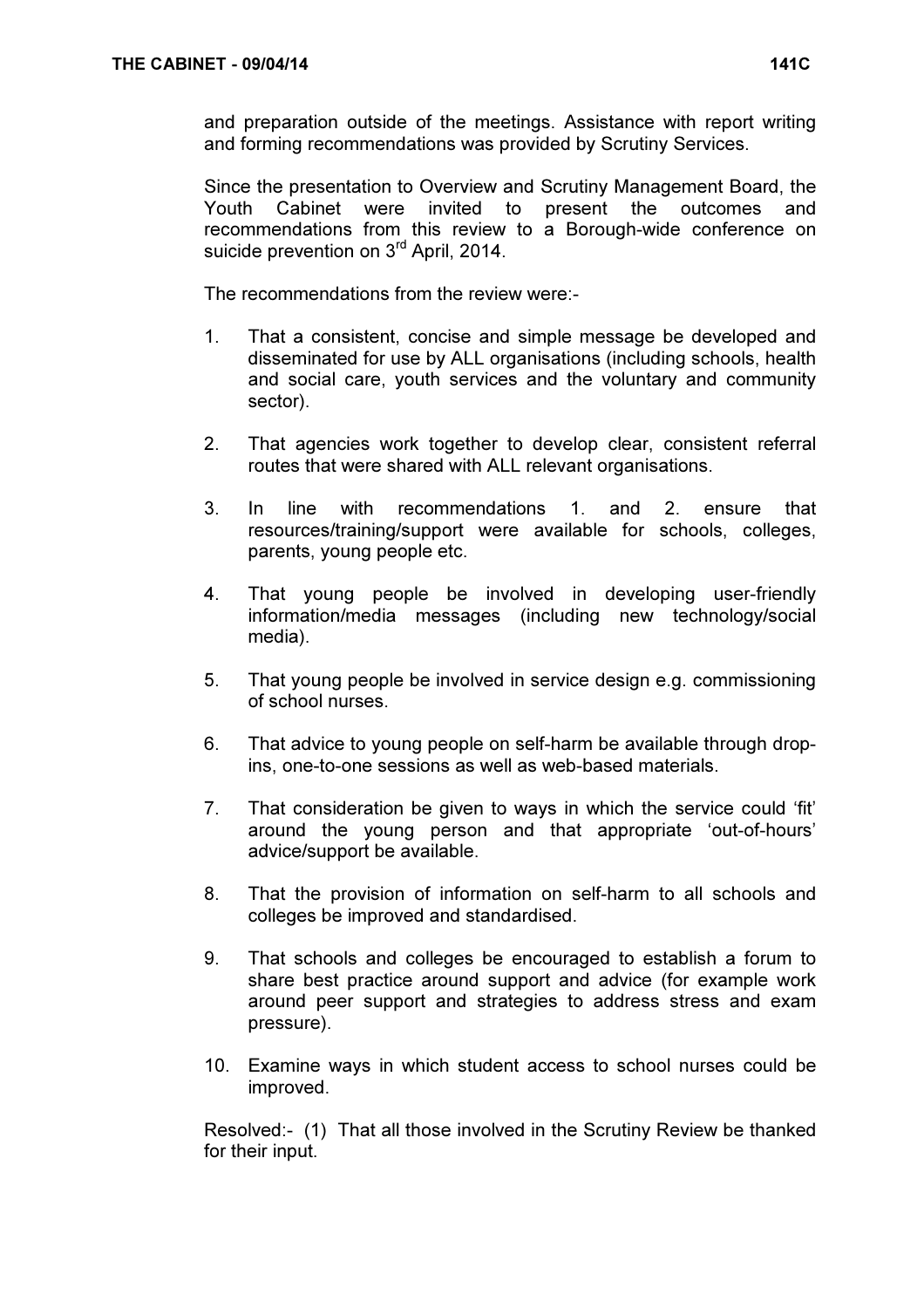(2) That the report and its recommendations be noted and a response be submitted within two months as outlined within the Council's Constitution.

(3) That the decision of Cabinet on the report, recommendations and proposed action be reported back to the Overview and Scrutiny Management Board in due course.

(4) That a meeting be arranged with the Overview and Scrutiny Management Board and the Youth Cabinet in six months' time after this point to discuss progress.

### C235 FUTURE OF THE YORKSHIRE AND HUMBER GRID FOR LEARNING (YHGFL) CONSORTIUM

 Councillor Akhtar, Deputy Leader, introduced a report by the Strategic Director of Environment and Development Services, which detailed how the Council was a member of the Yorkshire and Humber Regional Grid for Learning Consortium.

The Grid was established, as the local part of a national initiative, by the regional Local Education Authorities in 2001 to provide broadband connectivity to schools throughout the region. This task was completed by the mid- 2000s. The issue for consideration was whether the current structure of the Consortium was the best one for the changed circumstances in which it was operating.

Factors to be considered were if the Consortium was to be wound up, Member Authorities would each need to decide to serve notice to withdraw from the Consortium. If sufficient Member Authorities withdrew the Joint Committee Agreement would automatically terminate.

The termination of the Joint Committee Agreement would formally bring to an end the Consortium. For the Joint Committee Agreement to be terminated each Authority would have to agree to the proposed termination from a given specific date. In this case it was suggested that the termination should be effective from 1st April, 2015.

The Consortium did not employ any staff, nor were there staff within the Lead Authority employed principally in providing services to the Consortium, so there were no employment considerations in winding up the Consortium, nor did it own any property and any legal rights that it had in contracts were either transferred to the Foundation or expired when the contracts did some years ago - there being no current contracts.

With regard to the informal arrangements consideration would need to be given to exactly what form these should take and it was proposed that these should be further discussed by the Consortium Advisory Board. It would then be open to each member Authority to decide whether to participate in the new structure.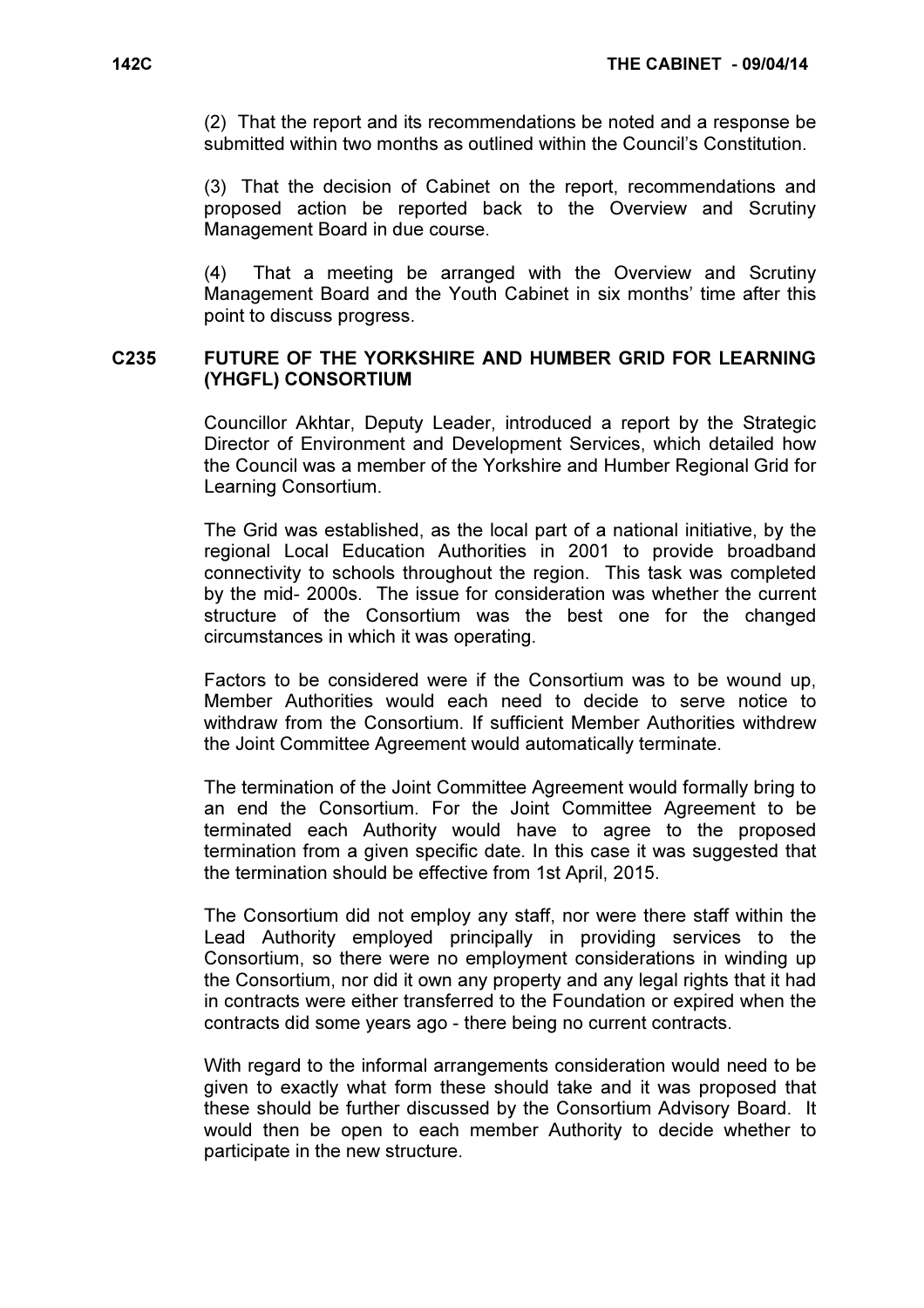Each Member Authority would retain their relationship with the YHGfL Foundation as a service provider irrespective of any decision it may make with regard to the informal arrangements put in place to replace the Consortium.

Resolved:- (1) That the principle of the Consortium Advisory Board's recommendation of the 18th September, 2013 with regard to the future of the Consortium be approved and the Director of Internal Audit and Asset Management be authorised to serve notice on the Secretary to the Joint Committee of the Council's decision to withdraw from the Consortium such notice to take effect not before 1st April, 2015 and to be conditional on all the other Consortium Members serving a notice in the same terms.

(2) That the Joint Committee Agreement be terminated and the Consortium continue to meet under its own auspices, but on an informal basis.

# C236 UPDATE IN RESPECT OF SELECTIVE LICENSING CONSULTATION

Further to Minute No. 216 of the meeting of the Cabinet held on  $19<sup>th</sup>$ March, 2014, the Chief Executive reported on the decisions he had taken under his delegated powers, which were subsequently referred back to the Cabinet to note.

Resolved:- That the decisions taken by the Chief Executive under his delegated powers be noted.

(Councillors Akhtar, Doyle and Hussain declared personal interests on the grounds that they or their families were rented property owners and left the room whilst the item was discussed)

# (THE CHAIRMAN AUTHORISED CONSIDERATION OF THE FOLLOWING URGENT ITEM IN ORDER TO PROCESS THE MATTERS AND THE CLAIMS REFERRED TO)

### C237 EXCLUSION OF THE PRESS AND PUBLIC

 Resolved:- That, under Section 100A(4) of the Local Government Act 1972, the press and public be excluded from the meeting for the following item of business on the grounds that it involves the likely disclosure of exempt information as defined in Paragraph 5 of Part 1 of Schedule 12A to the Local Government Act 1972 (as amended March 2006) (information in respect of which a claim for legal professional privilege could be maintained in legal proceedings).